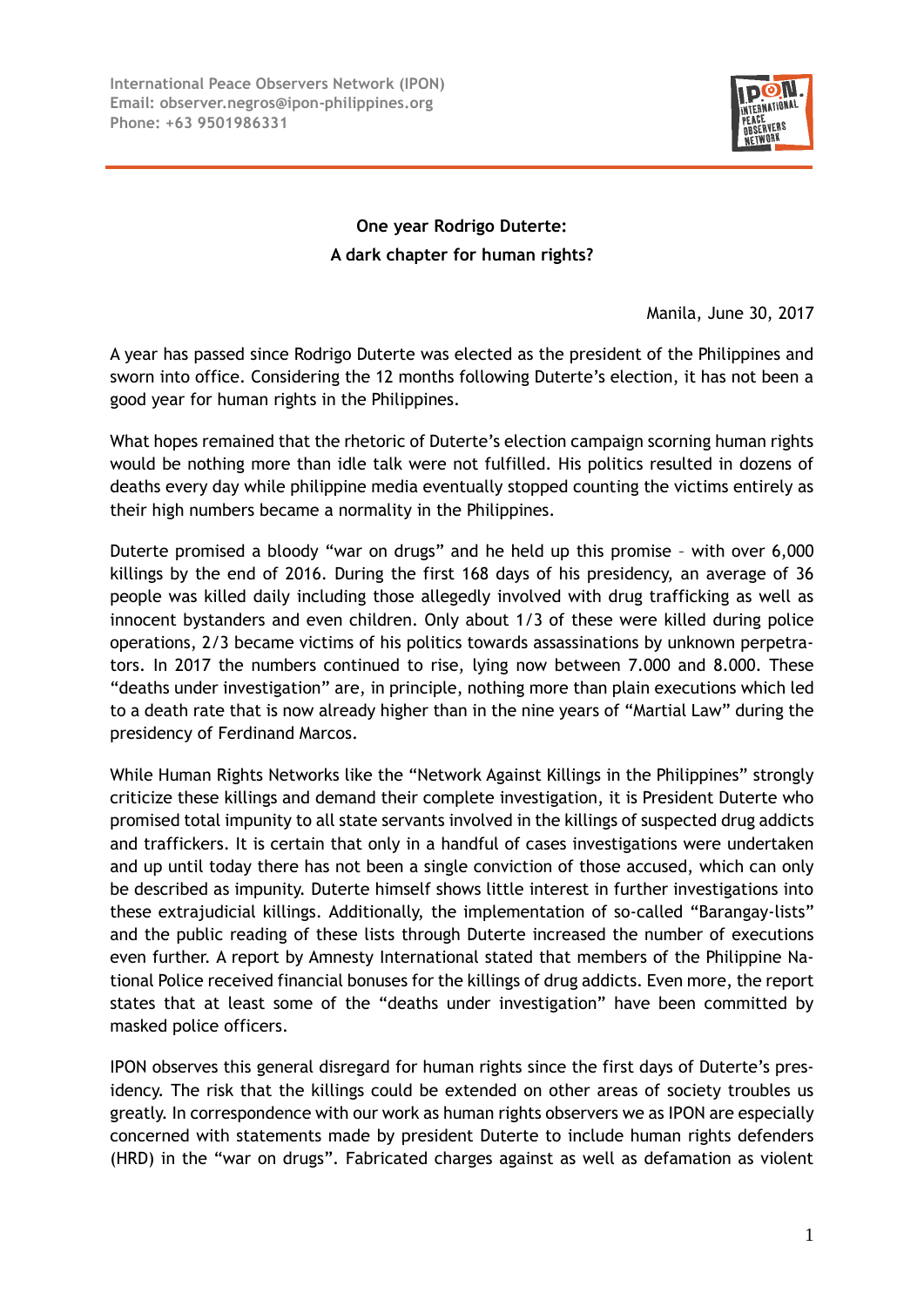actors and killings of human rights activists have been recorded throughout all administrations so far. However, Duterte's deeply rooted aversion to human rights as a concept, in particular the right to life and an independent, quick judiciary, is an indication for a new level of threat faced by HRD.

Additionally, Duterte and his administration have undertaken further steps to limit human rights and democratic institutions. Besides a bill to reduce the age of criminal responsibility to nine years, another bill that would reinstate the death penalty is subject of discussion – this step has only been taken by three other states worldwide so far and would violate the Second Optional Protocol to the International Covenant on civil and political rights signed in 2006.

Unfortunately, these are not the only changes that the new Duterte administration seeks to realize. Critics warn against numerous changes to laws that would slowly but steadily undermine democratic standards. Recent statements by president Duterte, showing his will to extend the Martial Law declared in Mindanao after clashes in Marawi with the radical-Islamist Maute-Group to the entire Philippines, give new, disturbing justification for these warnings.

Special attention should be drawn to the planned constitutional change to extend the legislative period of presidents, threats to limit the right to personal freedom and the intention to close government-critical institutions (for example the Commission on Human Rights). All these steps worsen the already precarious situation of human rights activists and criminalize them even further. Finally, announcements by Duterte to leave the International Criminal Court can be seen as indicators for the establishment of an autocratic regime which places no value on the protection of human rights and human dignity.

A rise in the number of human rights violations could be recorded after the failure of peace talks with the National Democratic Front of the Philippines (NDFP). The suspension of the Joint Agreement on Safety and Immunity Guarantees (JASIG) and the issue of warrants against representatives of the NDFP during the peace talks triggered a new "all-out war" against the leftist movement in the Philippines. IPON already registered new cases of "Red Baiting", the defamation and charges against HRDs as violent leftists, that appear to be a direct result of the failed peace talks.

IPON condemns this current culture of vigilante justice and impunity which scorn the value of human lives every day. We call on the universal and inalienable character of human rights as well as their accessibility to every human being regardless of race, language or way of living.

Therefore, we appeal to the Philippine government to investigate the over 7,000 registered killings and to take action to stop them. Additionally, the Philippine government should protect human rights defenders as specified in the UN Declaration on Human Rights Defenders.

We call on the international community to be firm in its stance against human rights violations and to adamantly promote their demands made during the universal periodic review in 2017. We hereby repeat our call on the German government to vehemently enforce its demands voiced during the periodic review for impartial criminal investigations, the fight